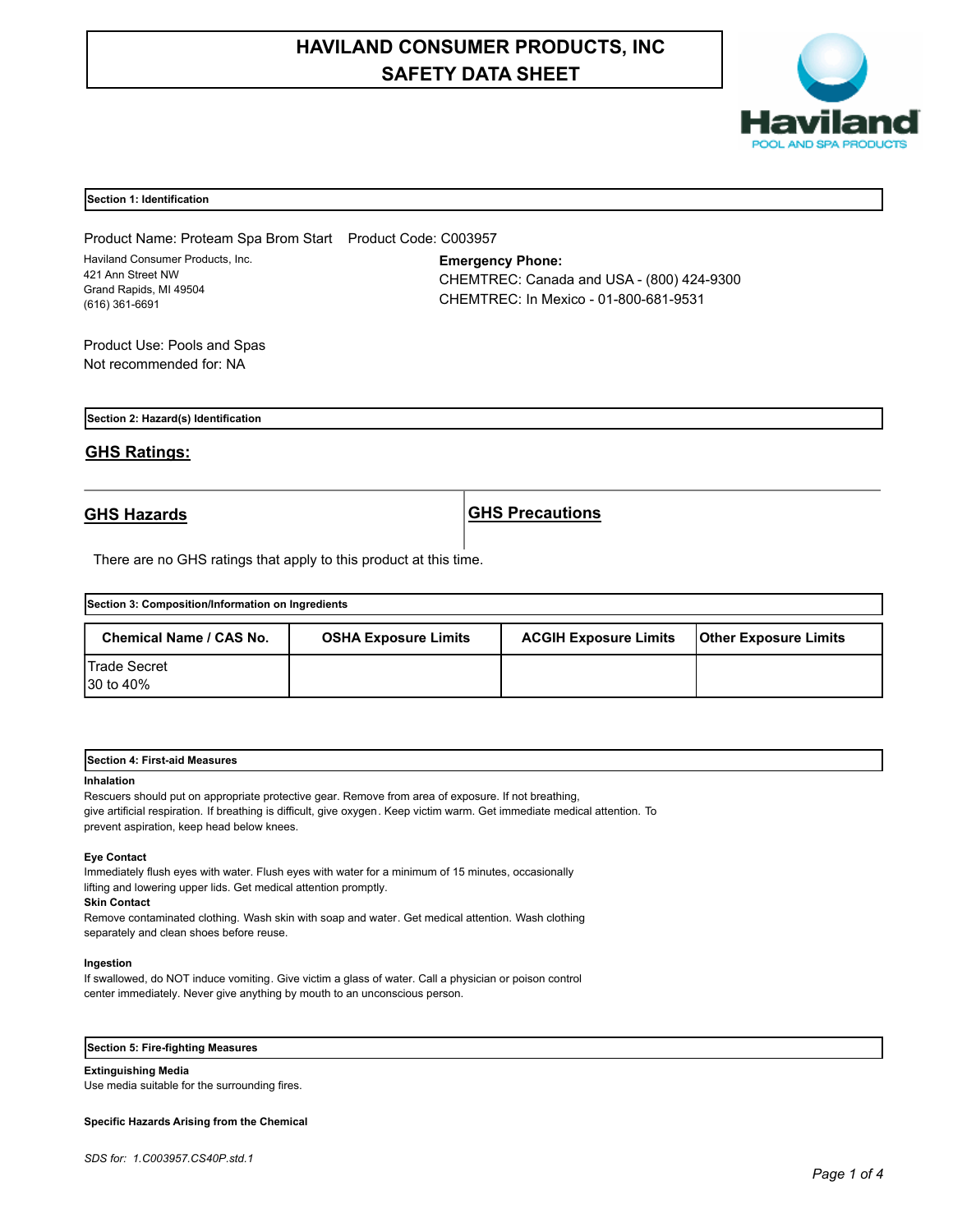#### **Special Protective Equipment and Precautions for Firefighters**

**Special Information**: As in any fire, wear self-contained breathing apparatus pressure-demand (MSHA/NIOSH approved or equivalent) and full protective gear.

#### **Section 6: Accidental Release Measures**

#### **Spill and Leak Procedures**

Use proper personal protective equipment. Soak up with absorbent material and place in properly labeled containers for disposal.

#### **Section 7: Handling and Storage**

#### **Handling Procedures**

Use with adequate ventilation. Avoid breathing dusts, mists, and vapors. Do not get in eyes, on skin, or on clothing. Wear eye protection and protective clothing. Wash thoroughly after handling.

**STORAGE:** Keep away from heat, sparks, and flame. Store containers in a cool, well ventilated place. Keep container closed when not in use. Protect from direct sunlight.

| Section 8: Exposure Control/Personal Protection |                             |                              |                              |
|-------------------------------------------------|-----------------------------|------------------------------|------------------------------|
| <b>Chemical Name / CAS No.</b>                  | <b>OSHA Exposure Limits</b> | <b>ACGIH Exposure Limits</b> | <b>Other Exposure Limits</b> |
| <b>I</b> Trade Secret                           |                             |                              |                              |
| IN/A                                            |                             |                              |                              |

**RESPIRATORY PROTECTION:** A respiratory protection program that meets OSHA 1910.134 and ANSI Z88.2 requirements must be followed whenever workplace conditions warrant the use of a respirator.

**SKIN PROTECTION:** Wear impervious protective gloves. Wear protective gear as needed - apron, suit, boots.

**EYE PROTECTION:** Wear safety glasses with side shields (or goggles) and a face shield.

**OTHER PROTECTIVE EQUIPMENT**: Facilities storing or utilizing this material should be equipped with an eyewash facility and a safety shower.

**HYGENIC PRACTICES:** Do not eat, drink, or smoke in areas where this material is used. Avoid breathing vapors. Remove contaminated clothing and wash before reuse. Wash thoroughly after handling. Wash hands before eating.

#### **Section 9: Physical and Chemical Properties**

| Appearance: Clear blue liquid            | <b>Odor:</b> Little or no odor       |  |
|------------------------------------------|--------------------------------------|--|
| Vapor Pressure: Unknown                  | <b>Odor threshold: Unknown</b>       |  |
| Vapor Density: Unknown                   | <b>pH:</b> Unknown                   |  |
| <b>Density: Unknown</b>                  | <b>Melting point: Unknown</b>        |  |
| <b>Freezing point: Unknown</b>           | <b>Solubility: Soluble</b>           |  |
| <b>Boiling range: Unknown</b>            | <b>Flash point: Unknown</b>          |  |
| <b>Evaporation rate: Unknown</b>         | <b>Flammability: Unknown</b>         |  |
| <b>Explosive Limits: Unknown</b>         | <b>Specific Gravity 1.33</b>         |  |
| <b>Autoignition temperature: Unknown</b> | Decomposition temperature: Unknown   |  |
| <b>Viscosity: Unknown</b>                | <b>Grams VOC less water: Unknown</b> |  |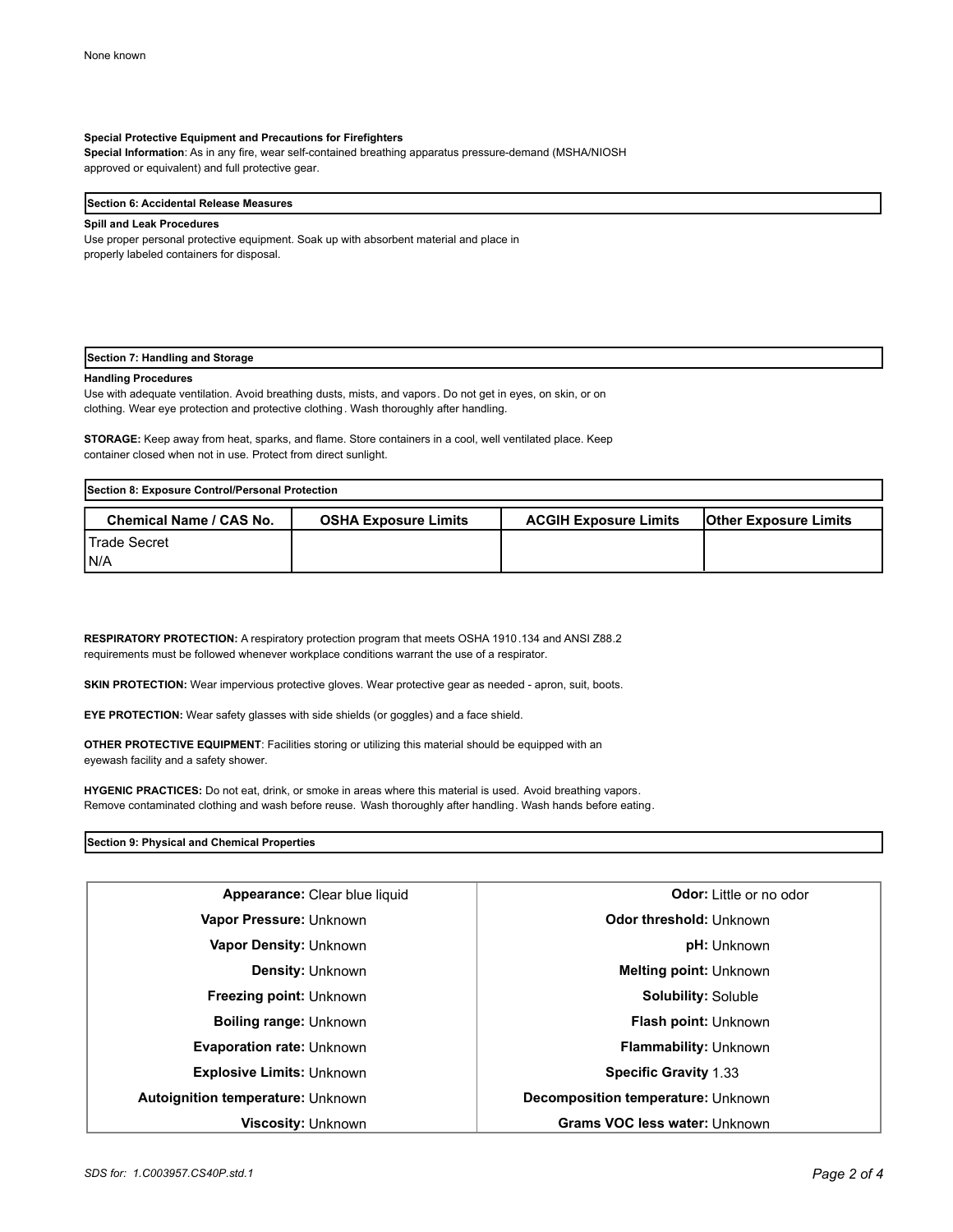#### **Section 10: Stability and Reactivity**

**Chemical Stability:**

STABLE

**Incompatible Materials**  Strong acids, strong oxidants, heavy metal salts. **Conditions to Avoid** Excessive heat. **Hazardous Decomposition Products** Hydrogen bromide and sodium oxide

#### **Hazardous Polymerization**

Hazardous polymerization will not occur.

**Section 11: Toxicology Information**

# **Mixture Toxicity**

### **Routes of Entry:**

Inhalation Ingestion Skin contact Eye contact

# **Target Organs**

# **Effects of Overexposure**

#### **Emergency Overview**

May cause irritation but expected to be non-hazardous. **Health Effects** Contact with eyes or skin may result in irritation. Ingestion may result in gastric disturbances.

| Inhalation may irritate the respiratory tract. |  |  |
|------------------------------------------------|--|--|
|                                                |  |  |

| <b>CAS Number</b>                   | Description         | % Weight                                                                                                                                                                                                                                                                                                                                                                                                                                                                                                                                                                                                                                               | Carcinogen Rating |
|-------------------------------------|---------------------|--------------------------------------------------------------------------------------------------------------------------------------------------------------------------------------------------------------------------------------------------------------------------------------------------------------------------------------------------------------------------------------------------------------------------------------------------------------------------------------------------------------------------------------------------------------------------------------------------------------------------------------------------------|-------------------|
|                                     |                     |                                                                                                                                                                                                                                                                                                                                                                                                                                                                                                                                                                                                                                                        |                   |
| Section 12: Ecological Information  |                     |                                                                                                                                                                                                                                                                                                                                                                                                                                                                                                                                                                                                                                                        |                   |
| <b>Component Ecotoxicity</b>        |                     |                                                                                                                                                                                                                                                                                                                                                                                                                                                                                                                                                                                                                                                        |                   |
| <b>Trade Secret</b>                 | >1000 mg/L [static] | 96 Hr LC50 Oryzias latipes: 24000 - 96000 mg/L [flow-through]; 96 Hr LC50<br>Oryzias latipes: 24000 mg/L [semi-static]; 96 Hr LC50 Poecilia reticulata: 16000 -<br>24000 mg/L [flow-through]; 96 Hr LC50 Poecilia reticulata: 16000 mg/L [semi-<br>static]; 96 Hr LC50 Pimephales promelas: 15614 - 17428 mg/L [static]; 96 Hr<br>LC50 Lepomis macrochirus: >1000 mg/L [static]; 96 Hr LC50 Oncorhynchus<br>mykiss: 0.054 - 0.081 mg/L [flow-through]; 96 Hr LC50 Oncorhynchus mykiss:<br>48 Hr EC50 Daphnia magna: 5800 - 48000 mg/L; 48 Hr EC50 Daphnia magna:<br>5700 - 10800 mg/L [Static]<br>96 Hr EC50 Scenedesmus pannonicus: 5800 - 24000 mg/L |                   |
| Section 13: Disposal Considerations |                     |                                                                                                                                                                                                                                                                                                                                                                                                                                                                                                                                                                                                                                                        |                   |

Dispose of in accordance with local, state and federal regulations.

**Section 14: Transportation Information**

Water Treatment Compound Non-Regulated.